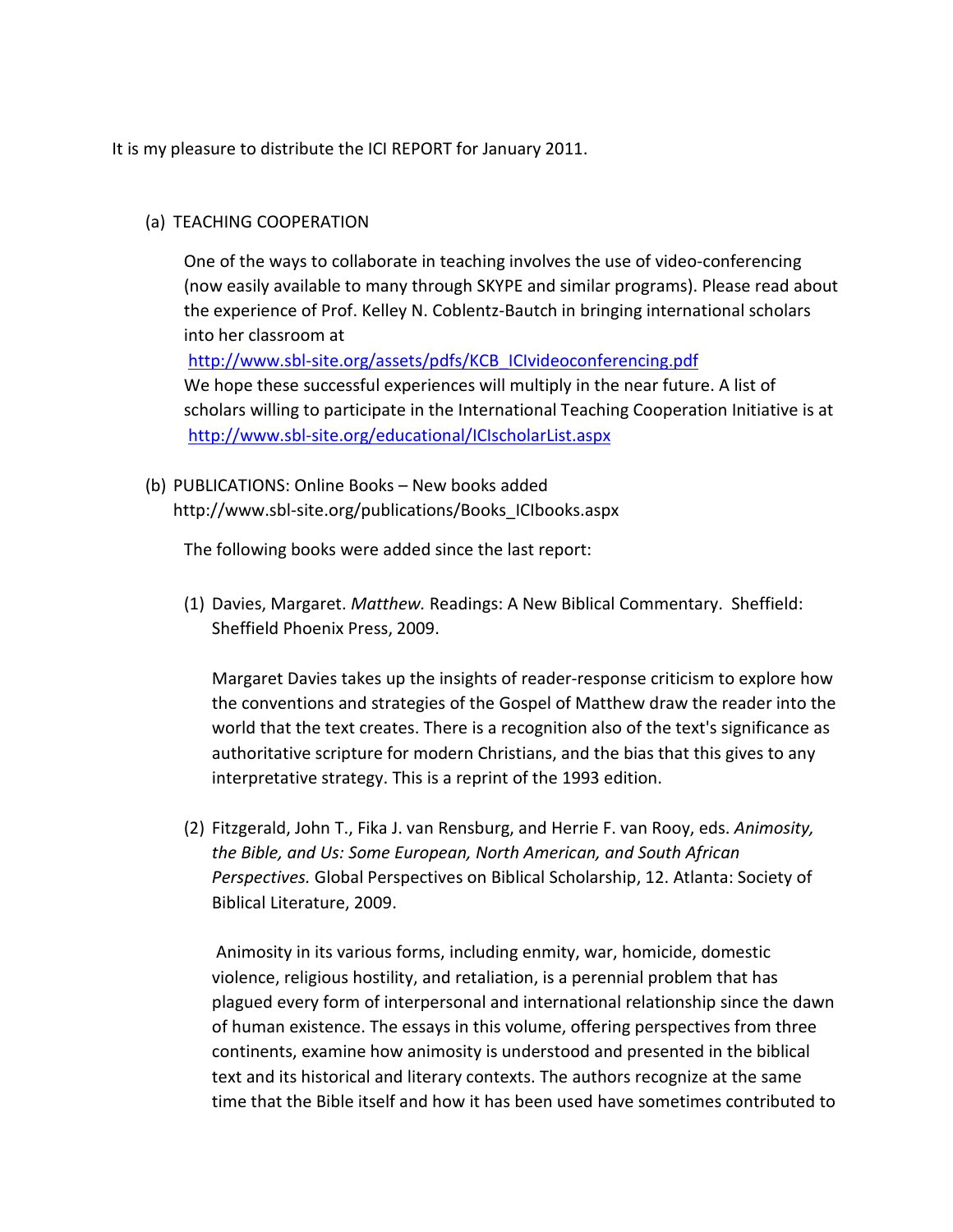the problem of animosity and thus seek to glean any insights that might address this problem in the contemporary world, which today is a pressing global concern. The contributors are Henk Bakker, Paul B. Decock, John T. Fitzgerald, J. J. Fritz Krüger, Outi Leppä, Dirk G. van der Merwe, Marius Nel, Eric Peels, Jeremy Punt, Fika J. van Rensburg, Rainer G. H. Reuter, Herrie F. van Rooy, Eben Scheffler, and Eveline van Staalduine-Sulman.

(3) Holmstedt, Robert D. *Ruth: A Handbook on the Hebrew Text*. Baylor Handbook on the Hebrew Bible. Waco: Baylor University Press, 2010.

"Holmstedt has created an excellent linguistic pathway through Ruth in this latest addition to the Baylor Handbook on the Hebrew Bible series. Students will find his systematic approach and his inclusion of pedagogic aids very helpful and scholars will appreciate the breath of his textual comments that make this much more than just a syntactical handbook or guide to grammatical forms." Victor H. Matthews, *Interim Dean, College of Humanities and Public Affairs, Missouri State University*

"An up-to-date technical resource valuable for intermediate students. Holmstedt addresses a wide range of questions, with a strong focus on the connection between syntax and nuance of meaning." Katharine Doob Sakenfeld, *William Albright Eisenberger Professor of Old Testament, Princeton Theological Seminary*

"Designed for the immediate student to the advanced researcher, Holmstedt's *The Book of Ruth* is a wonderful paragon of an informed merging of traditional Hebrew grammatical analysis with insights from the modern linguistic analysis of Hebrew. With conciseness and clarity, Holmstedt demonstrates the great value of a linguistically-informed analysis of Biblical Hebrew, not only for the book of Ruth, but for biblical texts in general. This volume in the Baylor Handbook on the Hebrew Bible series will serve significantly in enhancing the study of the Bible for the next generation of students and scholars." K. Lawson Younger, Jr., *Professor of Old Testament, Semitic Languages, and Ancient Near Eastern History Trinity International University Divinity School*

(4) Larkin, William J. *Ephesians: A Handbook on the Greek Text.* Baylor Handbook on the Greek New Testament. Waco: Baylor University Press, 2009.

"An excellent work, fully informed by semantic, grammatical, and commentary discussion of Ephesians that continues the high quality of this series." Peter H. Davids, Professor of Biblical Theology, St. Stephen's University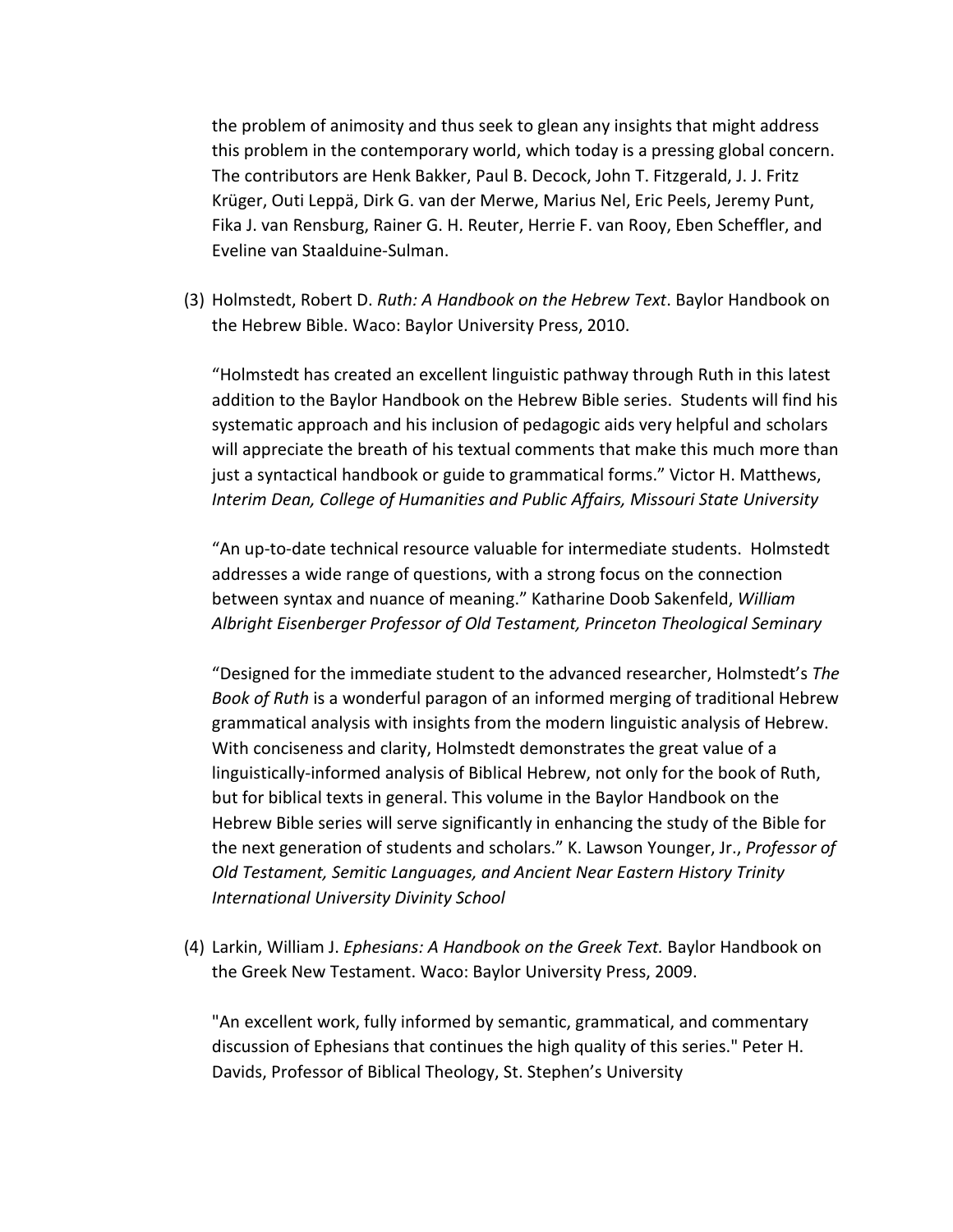"This volume on Ephesians is a welcome addition to Baylor's fine series of handbooks on the Greek text. Linguistically informed and exegetically oriented, Larkin has provided an excellent resource for readers of the Greek text of Ephesians, whether student, professor, or exegete." Karen H. Jobes, *Gerald F. Hawthorne Professor of New Testament Greek and Exegesis, Wheaton College and Graduate School*

(5) Miscall, Peter. *Isaiah*. Readings: A New Biblical Commentary. Sheffield: Sheffield Phoenix Press, 2006.

Peter Miscall's commentary on Isaiah was among the first volumes in the series Readings published by JSOT Press in 1993. Sheffield Phoenix Press is now relaunching the series, under the editorship of John Jarick, with a revised reprint of Miscall's work (including a new preface), and an entirely new volume on Haggai by Tim Meadowcroft.

The aim of the series remains to present compact literary readings of the biblical books, unencumbered by the paraphernalia of traditional criticism and alert to the impact of literary studies on biblical interpretation. Each contributor to the series approaches their text from their own personal literary position.

In this fine and characteristic study, Miscall concentrates especially on the play of images in the prophetic book, their interweaving and constant intertextuality.

(6) Ryan, Roger. *Judges*. Readings: A New Biblical Commentary. Sheffield: Sheffield Phoenix Press, 2007.

In this new contribution to the Readings series of commentaries, Roger Ryan offers a challenge to the fashionable disdain for the heroes of the Book of Judges. As against the current consensus majoring on the supposed flaws in the characters of the judges, and denigrating them as participants in Israel's moral and religious decline, he paints a positive portrait of each of the book's judge-deliverers.

The key element in all the stories of the judges is that each of them wins independence for oppressed Israelites against great odds—an element that should predispose readers to a favourable evaluation of the heroes. Ehud slaughters an enemy king when the only weapon he has is a homemade dagger. Barak resolutely charges downhill against enemy chariots reinforced with iron. Jael slaughters an enemy commander by improvising with a hammer and a tent peg. Gideon defeats hordes of nomadic invaders with a small token army. The lone hero Samson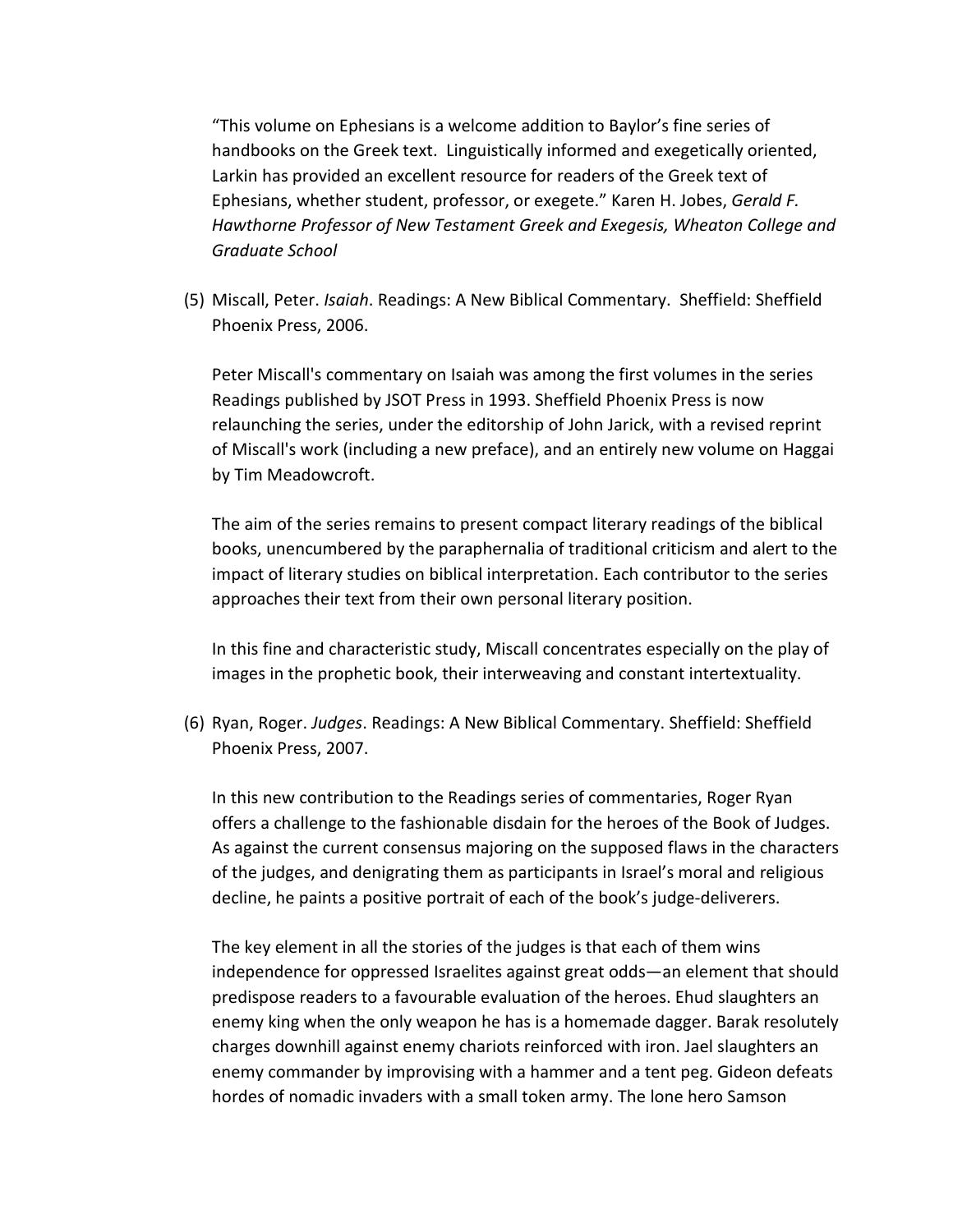slaughters the Philistine foe in great numbers.

The Book of Judges presents in this reading a dark story-world in which its characters take heroic risks as they resolve conflicts by violent means. Their stories are jubilantly told and readers are expected to be neither squeamish nor censorious.

(7) Tucker, W. Dennis, Jr. *Jonah: A Handbook on the Hebrew Text*. Baylor Handbook on the Hebrew Bible. Waco: Baylor University Press, 2006.

**"**In the crowded genre of biblical commentaries, this series will surely find a niche among students and pastors, who need more lexical, morphological, and syntactical help than most commentaries today offer. Tucker's volume reflects a remarkable amount of erudition and hard work, and the appearance of his volume bodes well for the series generally." Bill T. Arnold, Asbury Theological Seminary

(c) PUBLICATIONS – IVBS and ANEM/MACO

Please consider submitting your manuscripts to the two publications series that emerged out of ICI, namely IVBS and ANEM. For information about IVBS please visit [http://www.sbl-site.org/Publications/Books\\_IVBS.aspx;](http://www.sbl-site.org/Publications/Books_IVBS.aspx) for information about ANEM/MACO, please go to [http://www.sbl](http://www.sbl-site.org/publications/Books_ANEmonographs.aspx)[site.org/publications/Books\\_ANEmonographs.aspx](http://www.sbl-site.org/publications/Books_ANEmonographs.aspx)

(d) EVENTS

The SBL maintains a significant list of events taking place anywhere in the globe.

For the full list please go to <http://www.sbl-site.org/meetings/events.aspx>. Events that may be of interest to you include:

## **June 21-24/2010**

**Melanesian Association of Theological Schools (MATS) Inaugural Conference** Offers of papers are now invited. Abstracts of 250 words should be sent by post, fax, or email (as Word attachments) to: Ms. Sandra Iga, Secretary - School of Theology, Pacific Adventist University, Private Mail Bag, Boroko NCD, Papua New Guinea. Tel: (675) 328 0324/328 0342 Fax: (675) 328 1257 Email: [sandra.iga@pau.ac.pg](mailto:sandra.iga@pau.ac.pg) Papers will be accepted in four broad areas of theological enquiry – OLD TESTAMENT, NEW TESTAMENT, THEOLOGY (SYSTEMATIC AND HISTORICAL), and APPLIED THEOLOGY (MINISTRY, ETHICS, MISSIOLOGY) – and presenters will be encouraged to submit expanded versions of their papers for publication in the *Melanesian Journal of Theology.*

It is envisaged that the MATS conference will become an annual gathering of